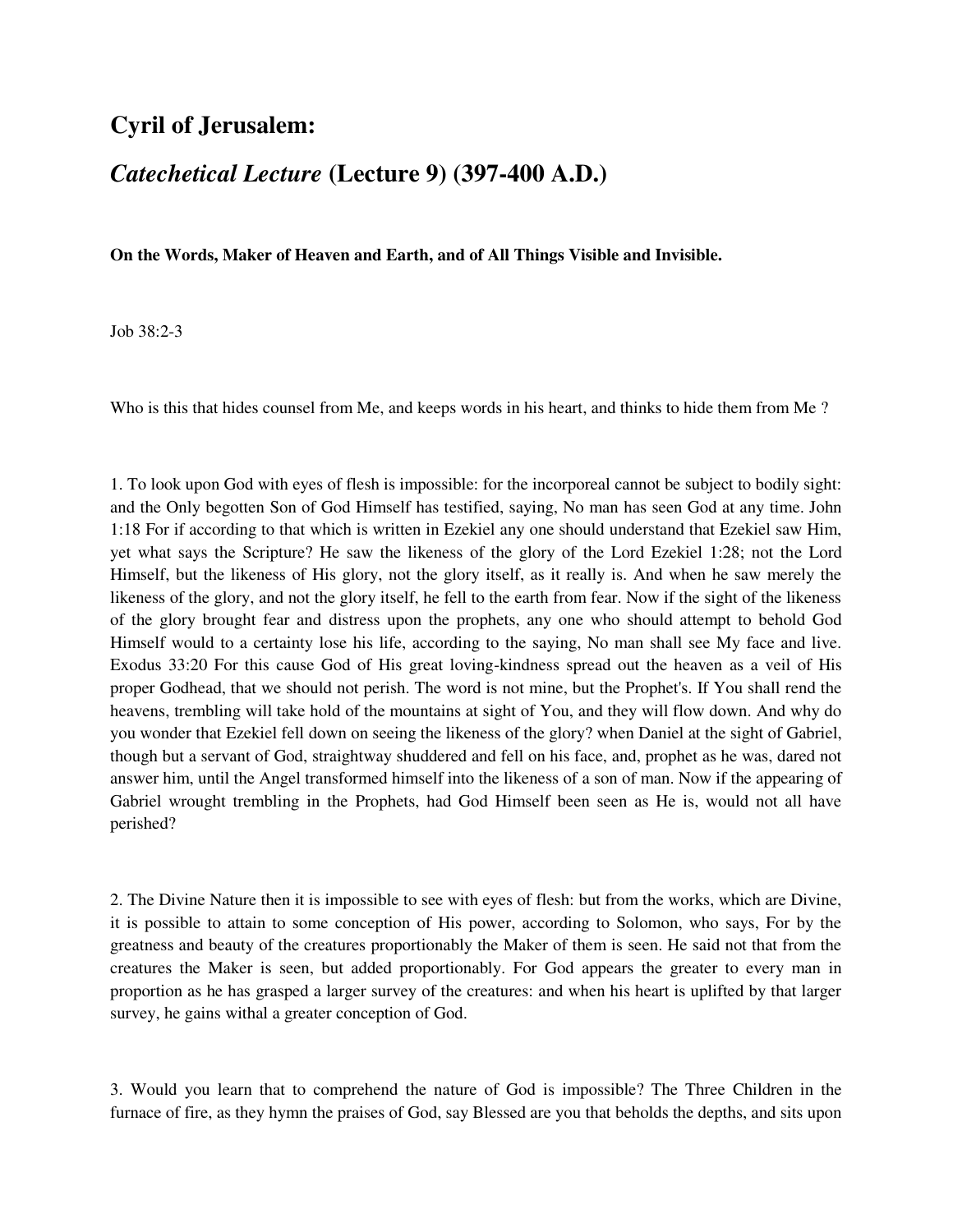the Cherubim. Tell me what is the nature of the Cherubim, and then look upon Him who sits upon them. And yet Ezekiel the Prophet even made a description of them, as far as was possible, saying that every one has four faces, one of a man, another of a lion, another of an eagle, and another of a calf; and that each one had six wings , and they had eyes on all sides; and that under each one was a wheel of four sides. Nevertheless though the Prophet makes the explanation, we cannot yet understand it even as we read. But if we cannot understand the throne, which he has described, how shall we be able to comprehend Him who sits thereon, the Invisible and Ineffable God? To scrutinise then the nature of God is impossible: but it is in our power to send up praises of His glory for His works that are seen.

4. These things I say to you because of the following context of the Creed, and because we say, We Believe in One God, the Father Almighty, Maker of Heaven and Earth, and of All Things Visible and Invisible; in order that we may remember that the Father of our Lord Jesus Christ is the same as He that made the heaven and the earth , and that we may make ourselves safe against the wrong paths of the godless heretics, who have dared to speak evil of the All wise Artificer of all this world , men who see with eyes of flesh, but have the eyes of their understanding blinded.

5. For what fault have they to find with the vast creation of God?— they, who ought to have been struck with amazement on beholding the vaultings of the heavens: they, who ought to have worshipped Him who reared the sky as a dome, who out of the fluid nature of the waters formed the stable substance of the heaven. For God said, Let there be a firmament in the midst of the water. Genesis 1:6 God spoke once for all, and it stands fast, and falls not. The heaven is water, and the orbs therein, sun, moon, and stars are of fire: and how do the orbs of fire run their course in the water? But if any one disputes this because of the opposite natures of fire and water, let him remember the fire which in the time of Moses in Egypt flamed amid the hail, and observe the all-wise workmanship of God. For since there was need of water, because the earth was to be tilled, He made the heaven above of water that when the region of the earth should need watering by showers, the heaven might from its nature be ready for this purpose.

6. But what? Is there not cause to wonder when one looks at the constitution of the sun? For being to the sight as it were a small body he contains a mighty power; appearing from the East, and sending forth his light unto the West: whose rising at dawn the Psalmist described, saying: And he comes forth out of his chamber as a bridegroom. He was describing the brightness and moderation of his state on first becoming visible unto men: for when he rides at high noon, we often flee from his blaze: but at his rising he is welcome to all as a bridegroom to look on.

Observe also his arrangement (or rather not his, but the arrangement of Him who by an ordinance determined his course), how in summer he rises higher and makes the days longer, giving men good time for their works: but in winter contracts his course, that the period of cold may be increased, and that the nights becoming longer may contribute to men's rest, and contribute also to the fruitfulness of the products of the earth. See also how the days alternately respond each to other in due order, in summer increasing, and in winter diminishing; but in spring and autumn granting equal intervals one to another. And the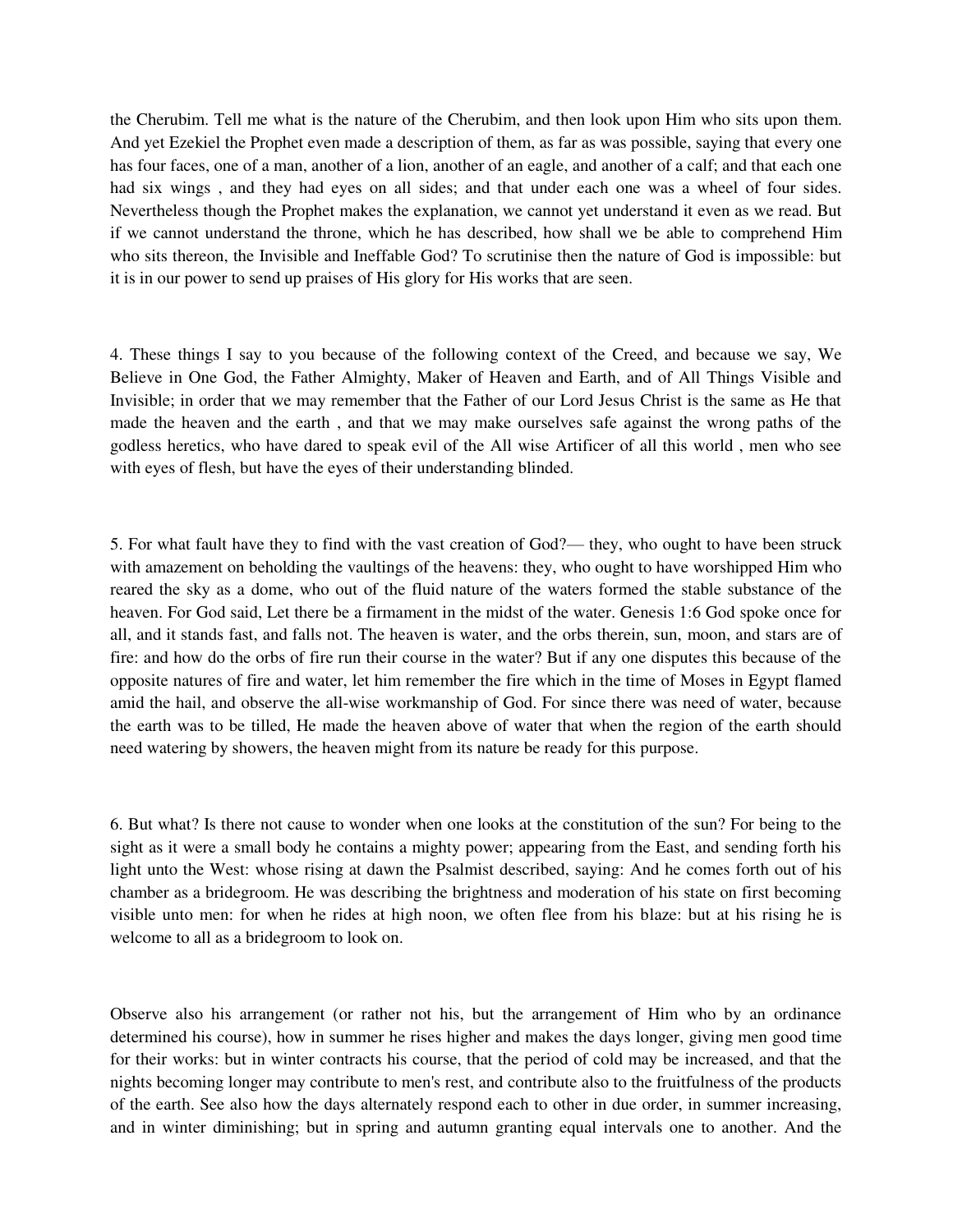nights again complete the like courses; so that the Psalmist also says of them, Day unto day utters speech, and night unto night proclaims knowledge. For to the heretics who have no ears, they all but cry aloud, and by their good order say, that there is none other God save the Creator who has set them their bounds, and laid out the order of the Universe.

7. But let no one tolerate any who say that one is the Creator of the light, and another of darkness : for let him remember how Isaiah says, I am the God who made the light, and created darkness. Why, O man, are you vexed thereat? Why are you offended at the time that is given you for rest ? A servant would have had no rest from his masters, had not the darkness necessarily brought a respite. And often after wearying ourselves in the day, how are we refreshed in the night, and he who was yesterday worn with toils, rises vigorous in the morning because of the night's rest ? And what more helpful to wisdom than the night ? For herein oftentimes we set before our minds the things of God; and herein we read and contemplate the Divine Oracles. And when is our mind most attuned to Psalmody and Prayer? Is it not at night? And when have we often called our own sins to remembrance? Is not at night ? Let us not then admit the evil thought, that another is the maker of darkness: for experience shows that this also is good and useful.

8. They ought to have felt astonishment and admiration not only at the arrangement of sun and moon, but also at the well-ordered choirs of the stars, their unimpeded courses, and their risings in the seasons due to each: and how some are signs of summer, and others of winter; and how some mark the season for sowing, and others show the commencement of navigation. And a man sitting in his ship, and sailing amid the boundless waves, steers his ship by looking at the stars. For of these matters the Scripture says well, And let them be for signs, and for seasons, and for years Genesis 1:14, not for fables of astrology and nativities. But observe how He has also graciously given us the light of day by gradual increase: for we do not see the sun at once arise; but just a little light runs on before, in order that the pupil of the eye may be enabled by previous trial to look upon his stronger beam: see also how He has relieved the darkness of the night by rays of moonlight.

9. Who is the father of the rain? And who has begotten the drops of dew Job 38:28 ? Who condensed the air into clouds, and bade them carry the waters of the rain , now bringing golden-tinted clouds from the north , now changing these into one uniform appearance, and again transforming them into manifold circles and other shapes? Who can number the clouds in wisdom Job 38:37? Whereof in Job it says, And He knows the separations of the clouds , and has bent down the heaven to the earth : and, He who numbers the clouds in wisdom: and, the cloud is not rent under Him. For so many measures of waters lie upon the clouds, yet they are not rent: but come down with all good order upon the earth. Who brings the winds out of their treasuries ? And who, as we said before, is he that has begotten the drops of dew? And out of whose womb comes the ice Job 38:28? For its substance is like water, and its strength like stone. And at one time the water becomes snow like wool, at another it ministers to Him who scatters the mist like ashes , and at another it is changed into a stony substance; since He governs the waters as He will. Its nature is uniform, and its action manifold in force. Water becomes in vines wine that makes glad the heart of man: and in olives oil that makes man's face to shine: and is transformed also into bread that strengthens man's heart , and into fruits of all kinds which He has created.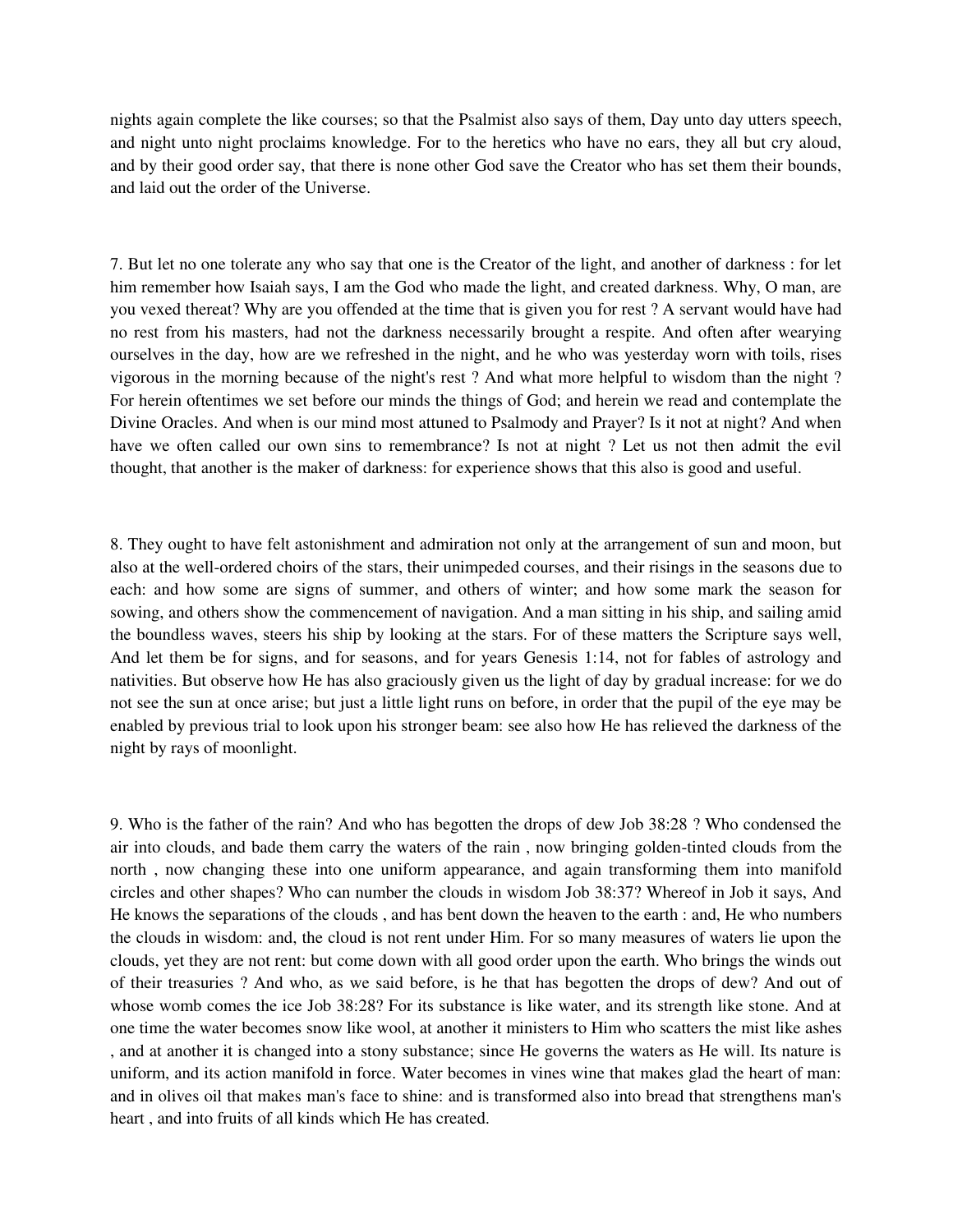10. What should have been the effect of these wonders? Should the Creator have been blasphemed? Or worshipped rather? And so far I have said noticing of the unseen works of His wisdom. Observe, I pray you, the spring, and the flowers of every kind in all their likeness still diverse one from another; the deepest crimson of the rose, and the purest whiteness of the lily: for these spring from the same rain and the same earth, and who makes them to differ? Who fashions them? Observe, pray, the exact care: from the one substance of the tree there is part for shelter, and part for various fruits: and the Artificer is One. Of the same vine part is for burning , and part for shoots, and part for leaves, and part for tendrils, and part for clusters.

Admire also the great thickness of the knots which run round the reed, as the Artificer has made them. From one and the same earth come forth creeping things, and wild beasts, and cattle, and trees, and food; and gold, and silver, and brass, and iron, and stone. The nature of the waters is but one, yet from it comes the substance of fishes and of birds; whereby as the former swim in the waters, so the birds fly in the air.

11. This great and wide sea, therein are things creeping innumerable. Who can describe the beauty of the fishes that are therein? Who can describe the greatness of the whales, and the nature of its amphibious animals, how they live both on dry land and in the waters? Who can tell the depth and the breadth of the sea, or the force of its enormous waves? Yet it stays at its bounds, because of Him who said, Hitherto shall you come, and no further, but within yourself shall your waves be broken. Job 38:11 Which sea also clearly shows the word of the command imposed upon it, since after it has run up, it leaves upon the beach a visible line made by the waves, showing, as it were, to those who see it, that it has not passed its appointed bounds.

12. Who can discern the nature of the birds of the air? How some carry with them a voice of melody, and others are variegated with all manner of painting on their wings, and others fly up into mid air and float motionless, as the hawk: for by the Divine command the hawk spreads out his wings and floats motionless, looking towards the south. What man can behold the eagle's lofty flight? If then you can not discern the soaring of the most senseless of the birds, how would you understand the Maker of all?

13. Who among men knows even the names of all wild beasts? Or who can accurately discern the physiology of each? But if of the wild beasts we know not even the mere names, how shall we comprehend the Maker of them? God's command was but one, which said, Let the earth bring forth wild beasts, and cattle, and creeping things, after their kinds Genesis 1:24 and from one earth , by one command, have sprung diverse natures, the gentle sheep and the carnivorous lion, and various instincts of irrational animals, bearing resemblance to the various characters of men; the fox to manifest the craft that is in men, and the snake the venomous treachery of friends, and the neighing horse the wantonness of young men Jeremiah 5:8, and the laborious ant, to arouse the sluggish and the dull: for when a man passes his youth in idleness, then he is instructed by the irrational animals, being reproved by the divine Scripture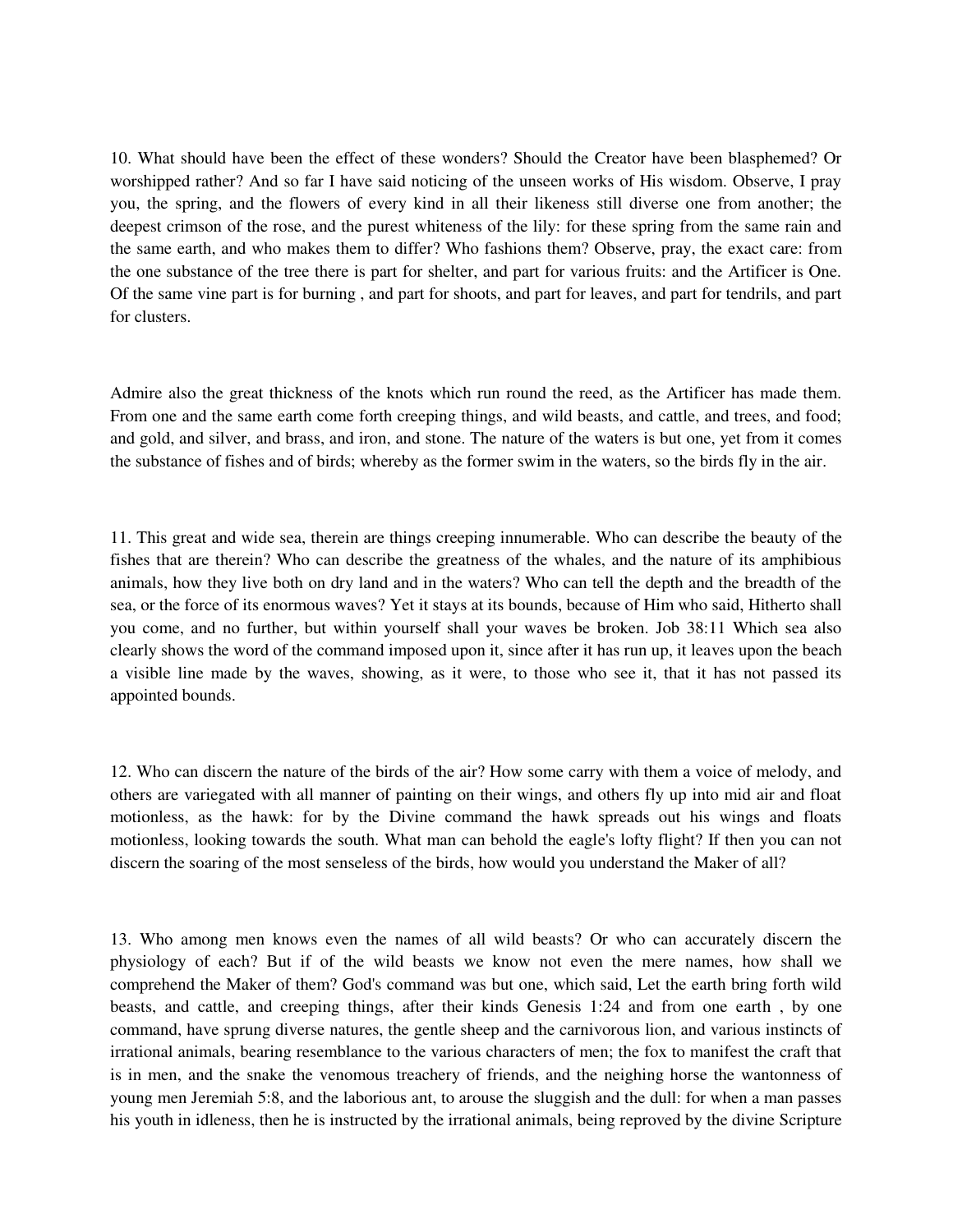saying, Go to the ant, thou sluggard, see and emulate her ways, and become wiser than she. For when you see her treasuring up her food in good season, imitate her, and treasure up for yourself fruits of good works for the world to come. And again, Go to the bee, and learn how industrious she is : how, hovering round all kinds of flowers, she collects her honey for your benefit: that thou also, by ranging over the Holy Scriptures, may lay hold of salvation for yourself, and being filled with them may say, How sweet are your words unto my throat, yea sweeter than honey and the honeycomb unto my mouth.

14. Is not then the Artificer worthy the rather to be glorified? For what? If you know not the nature of all things, do the things that have been made immediately become useless? Can you know the efficacy of all herbs? Or can you learn all the benefit which proceeds from every animal? Ere now even from venomous adders have come antidotes for the preservation of men. But you will say to me, The snake is terrible. Fear thou the Lord, and it shall not be able to hurt you. A scorpion stings. Fear the Lord, and it shall not sting you. A lion is bloodthirsty. Fear thou the Lord, and he shall lie down beside you, as by Daniel. But truly wonderful also is the action of the animals: how some, as the scorpion, have the sharpness in a sting; and others have their power in their teeth; and others do battle with their claws; while the basilisk's power is his gaze. So then from this varied workmanship understand the Creator's power.

15. But these things perhaps you know not: you would have nothing in common with the creatures which are without you. Enter now into yourself, and from your own nature consider its Artificer. What is there to find fault with in the framing of your body? Be master of yourself, and nothing evil shall proceed from any of your members. Adam was at first without clothing in Paradise with Eve, but it was not because of his members that he deserved to be cast out. The members then are not the cause of sin, but they who use their members amiss; and the Maker thereof is wise. Who prepared the recesses of the womb for child-bearing? Who gave life to the lifeless thing within it? Who knitted us with sinews and bones, and clothed us with skin and flesh Job 10:11, and, as soon as the child was born, brought streams of milk out of the breasts? How grows the babe into a boy, and the boy into a youth, and then into a man; and, still the same, passes again into an old man, while no one notices the exact change from day to day? Of the food, how is one part changed into blood, and another separated for excretion, and another part changed into flesh? Who gives to the heart its unceasing motion? Who wisely guarded the tenderness of the eyes with the fence of the eyelids ? For as to the complicated and wonderful contrivance of the eyes, the voluminous books of the physicians hardly give us explanation. Who distributes the one breath to the whole body? You see, O man, the Artificer, you see the wise Creator.

16. These points my discourse has now treated at large, having left out many, yea, ten thousand other things, and especially things incorporeal and invisible, that you may abhor those who blaspheme the wise and good Artificer, and from what is spoken and read, and whatever you can yourself discover or conceive, from the greatness and beauty of the creatures may proportionably see the maker of them Wisdom 13:5, and bending the knee with godly reverence to the Maker of the worlds, the worlds, I mean, of sense and thought, both visible and invisible, you may with a grateful and holy tongue, with unwearied lips and heart, praise God and say, How wonderful are Your works, O Lord; in wisdom have You made them all. For to You belongs honour, and glory, and majesty, both now and throughout all ages. Amen.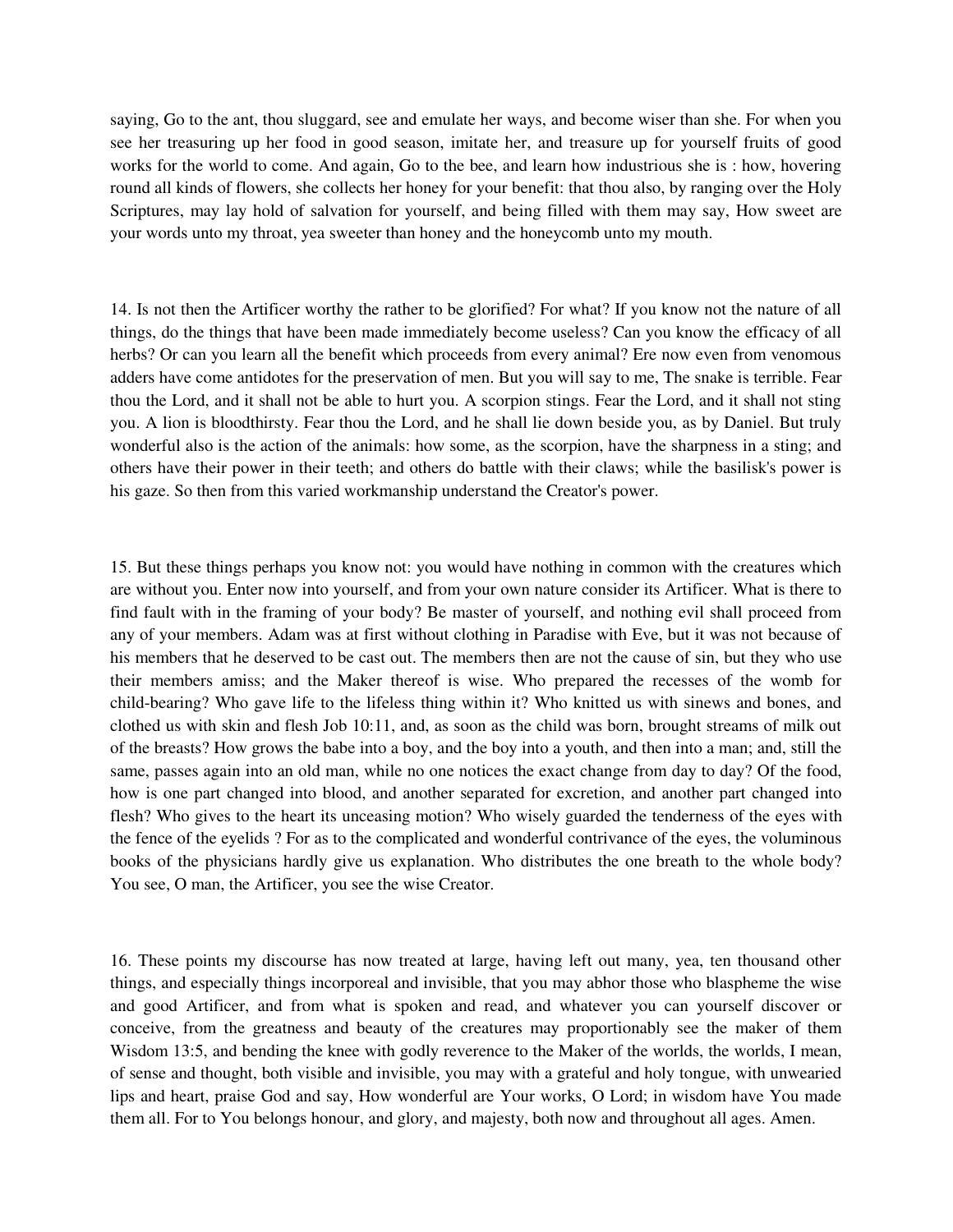## Appendix

 $\overline{\phantom{a}}$ 

Note.— In the manuscripts which contain this discourse under the name of A Homily of S. Basil on God as Incomprehensible, some portions are changed to suit that subject: but the conclusion especially is marked by great addition and variation, which it is well to reproduce here. Accordingly in place of the words in §15: τί μεμπτόν, What is there to find fault with? and the following, the manuscripts before mentioned have it thus:

What is there to find fault with in the framing of the body? Come forth into the midst and speak. Control your own will, and nothing evil shall proceed from any of your members. For every one of these has of necessity been made for our use. Chasten your reasoning unto piety, submit to God's commandments, and none of these members sin in working and serving in the uses for which they were made. If you be not willing, the eye sees not amiss, the ear hears nothing which it ought not, the hand is not stretched out for wicked greed, the foot walks not towards injustice, you have no strange loves, commit no fornication, covet not your neighbour's wife. Drive out wicked thoughts from your heart, be as God made you, and you will rather give thanks to your Creator.

Adam at first was without clothing, faring daintily in Paradise: and after he had received the commandment, but failed to keep it, and wickedly stretched forth his hand (not because the hand wished this, but because his will stretched forth his hand to that which was forbidden), because of his disobedience he lost also the good things he had received. Thus the members are not the cause of sin to those who use them, but the wicked mind, as the Lord says, For out of the heart proceed evil thoughts, fornications, adulteries, envyings, and such like. In what things you choose, therein your limbs serve you; they are excellently made for the service of the soul: they are provided as servants to your reason. Guide them well by the motion of piety; bridle them by the fear of God; bring them into subjection to the desire of temperance and abstinence, and they will never rise up against you to tyrannise over you; but rather they will guard you, and help you more mightily in your victory over the devil, while expecting also the incorruptible and everlasting crown of the victory. Who opens the chambers of the womb? Who, etc.

At the end of the same section, after the words Wise Creator, this is found: Glorify Him in His unsearchable works, and concerning Him whom you are not capable of knowing, inquire not curiously what His essence is. It is better for you to keep silence, and in faith adore, according to the divine Word, than daringly to search after things which neither you can reach, nor Holy Scripture has delivered to you. These points my discourse has now treated at large, that you may abhor those who blaspheme the wise and good Artificer, and rather may yourself also say, How wonderful are Your works O Lord; in wisdom have You made them all. To You be the glory, and power, and worship, with the Holy Spirit, now and ever, and throughout all ages. Amen.